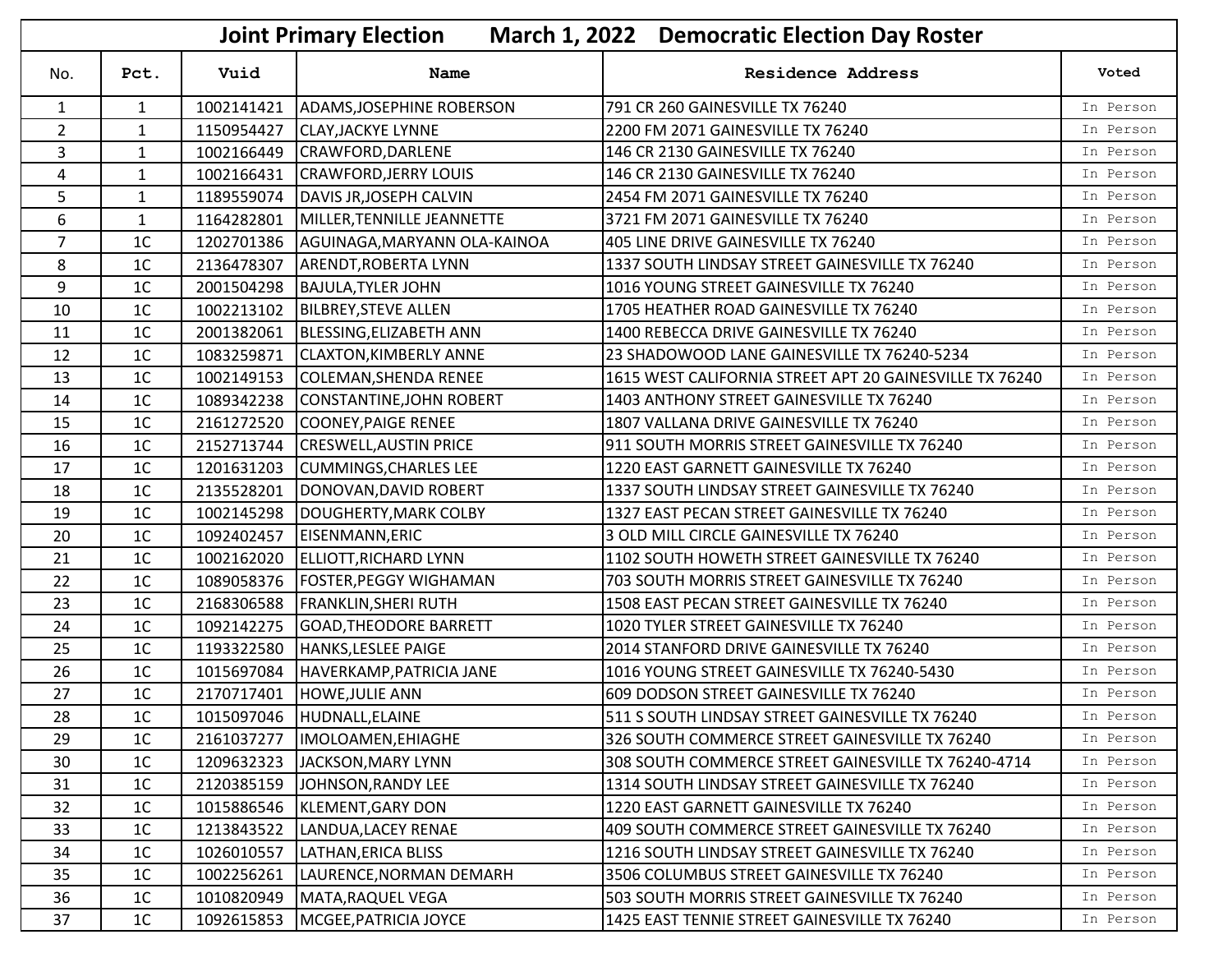| 38 | 1C             |            | 1002142712 MUNN, JOSEPH LEON        | 29 SCOTTSMEADOW STREET GAINESVILLE TX 76240                | In Person |
|----|----------------|------------|-------------------------------------|------------------------------------------------------------|-----------|
| 39 | 1 <sup>C</sup> |            | 1002168838 OTT, WENDY LORAINE       | 107 MOHAWK COVE LAKE KIOWA TX 76240                        | In Person |
| 40 | 1 <sup>C</sup> | 1002141770 | <b>OTTS, MIRIAM MARLER</b>          | 1332 EAST PECAN STREET GAINESVILLE TX 76240                | In Person |
| 41 | 1 <sup>C</sup> | 2188805321 | RICHARD, COLTON MACKENZIE           | 3501 COLUMBUS STREET GAINESVILLE TX 76240                  | In Person |
| 42 | 1 <sup>C</sup> | 2124893350 | RICHARD, MICAELA CATHERINE          | 3501 COLUMBUS STREET GAINESVILLE TX 76240                  | In Person |
| 43 | 1 <sup>C</sup> | 2150394828 | RIVERA, GLORIA GUADALUPE            | 1012 YOUNG STREET GAINESVILLE TX 76240                     | In Person |
| 44 | 1 <sup>C</sup> |            | 1155755684  ROBLES JR, ALFONSO      | 1836 EAST CALIFORNIA STREET GAINESVILLE TX 76240           | In Person |
| 45 | 1 <sup>C</sup> | 1035279187 | SALTERS, KATHY LYNN                 | 1019 OXFORD DRIVE GAINESVILLE TX 76240                     | In Person |
| 46 | 1 <sup>C</sup> | 2121469921 | SANDERS, LEE KOLBY                  | 111 LINE DRIVE GAINESVILLE TX 76240                        | In Person |
| 47 | 1 <sup>C</sup> | 1144899391 | THOMPSON, CHELSEA                   | 1604 MOSS STREET GAINESVILLE TX 76240                      | In Person |
| 48 | 1 <sup>C</sup> | 1174254690 | VAUGHAN, GRACE LOU                  | 907 KENT DRIVE GAINESVILLE TX 76240                        | In Person |
| 49 | 1 <sup>C</sup> | 1092468504 | VOLKMAN-EISENMANN, NICOLE RENE      | 3 OLD MILL CIRCLE GAINESVILLE TX 76240                     | In Person |
| 50 | 1 <sup>C</sup> | 1092102287 | <b>WHITE, ROY WOODS</b>             | 1913 TULANE AVENUE GAINESVILLE TX 76240                    | In Person |
| 51 | 1 <sup>C</sup> | 1014203135 | <b>WORKMAN, KAREN ANNETTE</b>       | 1008 KENT DRIVE GAINESVILLE TX 76240-5921                  | In Person |
| 52 | $2^{\circ}$    | 1013527715 | ALMON, CONNIE BLANTON               | 1701 IRIS STREET GAINESVILLE TX 76240                      | In Person |
| 53 | $2^{\circ}$    | 1215025008 | BARNETT, DANIAL GLEN                | 502 HANNAH STREET GAINESVILLE TX 76240                     | In Person |
| 54 | $2^{\circ}$    | 1014608657 | BARNHILL, KAREN RUTH                | 53 SUNSET VILLAGE MH PARK GAINESVILLE TX 76240             | In Person |
| 55 | $\overline{2}$ | 1008650977 | <b>BAYSDEN, MICHAEL</b>             | 1502 CULBERSON STREET GAINESVILLE TX 76240                 | In Person |
| 56 | $\overline{2}$ | 2148702553 | BAZILE, MARCELLA MARIE              | 429 HANCOCK STREET GAINESVILLE TX 76240                    | In Person |
| 57 | $2^{\circ}$    | 1001850827 | CARDONA, REGINA VEGA                | 603 MARTIN LUTHER KING JR AVENUE GAINESVILLE TX 76240      | In Person |
| 58 | $\overline{2}$ | 2147467673 | CRISMAN, GABRIEL NATHAN             | 1504 EAST BROADWAY STREET GAINESVILLE TX 76240             | In Person |
| 59 | $\overline{2}$ | 1169580462 | <b>DENNIS, JASON LARON</b>          | 703 WALTER ROAD GAINESVILLE TX 76240                       | In Person |
| 60 | $2^{\circ}$    | 1002204877 | HANSARD, ANGELA MARIE               | 1502 CULBERSON STREET GAINESVILLE TX 76240                 | In Person |
| 61 | $2^{\circ}$    | 1002150182 | HARRISON, DELORIS LEE               | 802 NORTH MORRIS STREET GAINESVILLE TX 76240               | In Person |
| 62 | $\overline{2}$ | 1043485451 | <b>HESTORFF, KIMBERLY SUE</b>       | 1400 OLD SIVELLS BEND ROAD LOT 70 GAINESVILLE TX 76240-213 | In Person |
| 63 | $\overline{2}$ | 1154034065 | <b>HESTORFF, TIMOTHY ROBERT</b>     | 1400 OLD SIVELLS BEND ROAD LOT 70 GAINESVILLE TX 76240     | In Person |
| 64 | $\overline{2}$ | 1013540221 | <b>ISLAS, FLORENCE PATRICIA</b>     | 509 NORTH SCHOPMEYER STREET GAINESVILLE TX 76240           | In Person |
| 65 | $\overline{2}$ | 2122591789 | JACKSON, TASHA RENAE                | 329 NORTH HOWETH STREET GAINESVILLE TX 76240               | In Person |
| 66 | $2^{\circ}$    | 1166202271 | JONES, DYLAN CHRISTOPHER            | 1001 NORTH COMMERCE STREET GAINESVILLE TX 76240            | In Person |
| 67 | $2^{\circ}$    | 1002228627 | KARSTON, CARMEN JEAN                | 1100 LAWRENCE STREET 27 GAINESVILLE TX 76240               | In Person |
| 68 | $\overline{2}$ |            | 2162788576  LANG, KATHLEEN SUSANNE  | 501 EAST CALIFORNIA STREET APT 304 GAINESVILLE TX 76240    | In Person |
| 69 | $\overline{2}$ |            | 1002254684  LAURENCE, GALETH YVONNE | 620 RITCHEY STREET GAINESVILLE TX 76240                    | In Person |
| 70 | $2^{\circ}$    |            | 1002156558 LEWIS, JAMES CLYDE       | 1213 CULBERSON STREET GAINESVILLE TX 76240                 | In Person |
| 71 | $\overline{2}$ | 1002156543 | LEWIS, LINDA HENRY                  | 1213 CULBERSON STREET GAINESVILLE TX 76240                 | In Person |
| 72 | $2^{\circ}$    | 1002158278 | LORNE, VELMA LOUISE                 | 1001 FIELD STREET GAINESVILLE TX 76240                     | In Person |
| 73 | $2^{\circ}$    | 1173609573 | NICHOLS, DAKOTA SHANE               | 707 RITCHEY STREET GAINESVILLE TX 76240                    | In Person |
| 74 | $\overline{2}$ | 2130399815 | NOLAN, KYLE JOHN                    | 414 EAST GORHAM STREET GAINESVILLE TX 76240                | In Person |
| 75 | $\overline{2}$ | 1207113248 | NUNN, LUCAS JAY                     | 1919 FLORAL DRIVE GAINESVILLE TX 76240-2029                | In Person |
| 76 | $\overline{2}$ | 1170345986 | <b>PEREZ, MARIA MARIBEL</b>         | 1419 ROY STREET GAINESVILLE TX 76240-4349                  | In Person |
| 77 | $2^{\circ}$    | 1002151927 | SAIKIN, LORA BETH                   | 1001 PARKWOOD COURT GAINESVILLE TX 76240                   | In Person |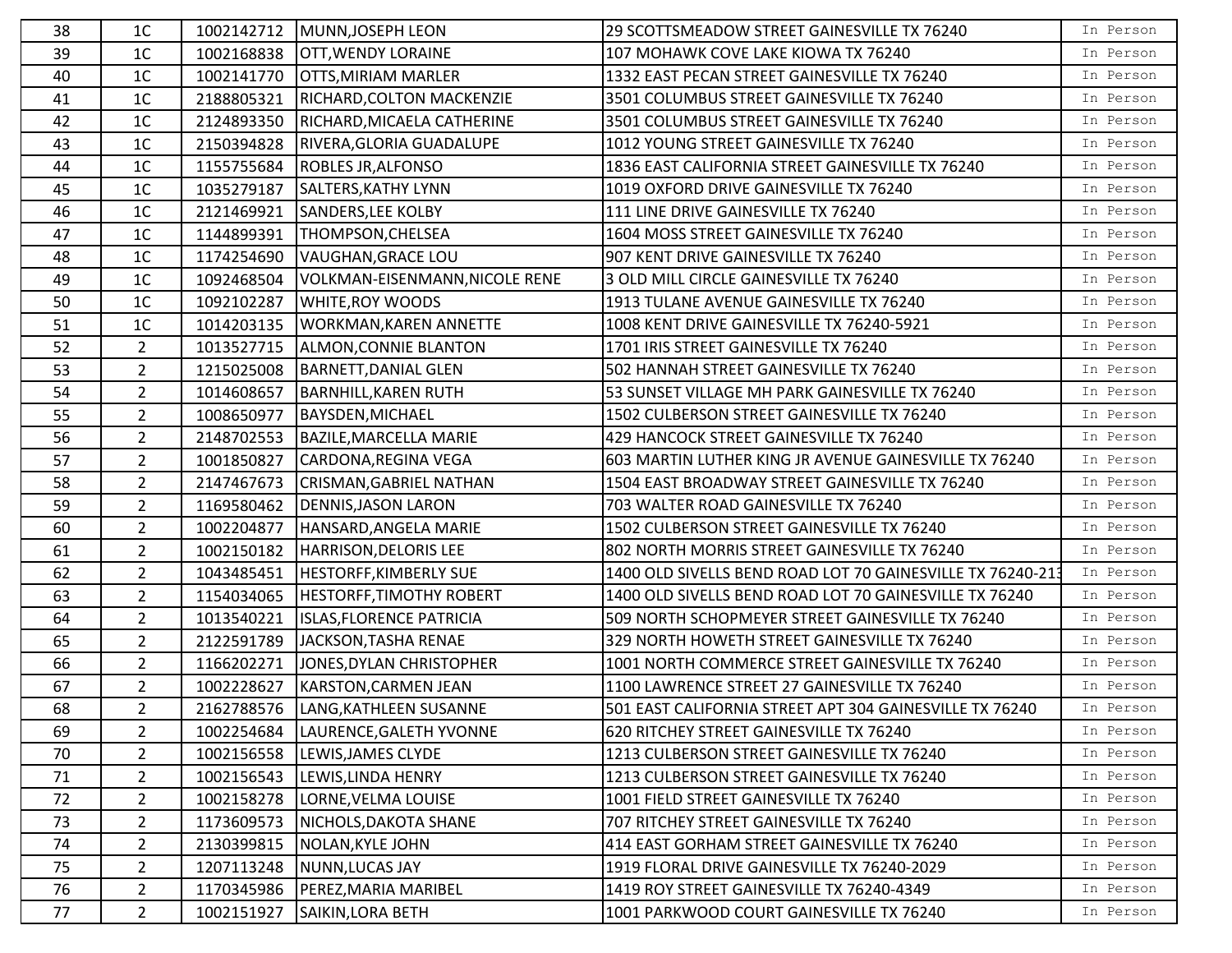| 78  | $\mathbf{2}$   |            | 1042494338 SCOTT, SHARON ELAINE  | 1100 LAWRENCE STREET 39 GAINESVILLE TX 76240           | In Person |
|-----|----------------|------------|----------------------------------|--------------------------------------------------------|-----------|
| 79  | $2^{\circ}$    | 1002157534 | SPENCER, DON ALLEN               | 515 WEST STAR STREET GAINESVILLE TX 76240              | In Person |
| 80  | $\overline{2}$ | 1002237156 | <b>STEPHENS, LARRY JOE</b>       | 1400 OLD SIVELLS BEND ROAD LOT 53 GAINESVILLE TX 76240 | In Person |
| 81  | $\mathbf{3}$   | 2186794800 | MALE, WILLIAM DIBY NOUHOUM       | 18 CR 3629 GAINESVILLE TX 76240                        | In Person |
| 82  | $\mathbf{3}$   | 1089270286 | SLIDER, VICTORIA JACQUEL         | 835 CR 339 GAINESVILLE TX 76240-1058                   | In Person |
| 83  | 3              | 1211418913 | <b>WOLZEN, JACOB ANDREW</b>      | 231 CR 339 GAINESVILLE TX 76240-1059                   | In Person |
| 84  | 4              | 1077318219 | <b>EDINGTON, DARREL KEITH</b>    | 2209 MESQUITE STREET GAINESVILLE TX 76240              | In Person |
| 85  | 4              | 1153732286 | <b>FRENCH, MICHAEL PAUL</b>      | 2100 WOLF RUN ROAD GAINESVILLE TX 76240                | In Person |
| 86  | 4              | 1051476130 | KITUNDU, DOROTHY NDUNGWA         | 1000 BELLA VISTA DRIVE APT 121 GAINESVILLE TX 76240    | In Person |
| 87  | 4              | 2156363884 | KITUNDU, ERYKA WANZA             | 1000 BELLA VISTA DRIVE APT 121 GAINESVILLE TX 76240    | In Person |
| 88  | 4              | 1002159566 | RAINS, ALVIN RAY                 | 5405 FM 371 GAINESVILLE TX 76240                       | In Person |
| 89  | 4              | 1002159578 | RAINS, HAZEL GRACE               | 5405 FM 371 GAINESVILLE TX 76240                       | In Person |
| 90  | 4C             | 1214654804 | ALMARAZ, AMBER NICHOLE           | 1304 HILLSIDE DRIVE GAINESVILLE TX 76240               | In Person |
| 91  | 4C             | 1060391428 | ANSLEY, LYDIA                    | 1314 MAGNOLIA STREET GAINESVILLE TX 76240              | In Person |
| 92  | 4C             | 1060391463 | <b>ANSLEY JR, REYNOLDS LEO</b>   | 1314 MAGNOLIA STREET GAINESVILLE TX 76240              | In Person |
| 93  | 4C             | 1056946184 | BENGFORT, LUCILLE EDYTH          | 2011 ASHLAND DRIVE GAINESVILLE TX 76240                | In Person |
| 94  | 4C             | 1002151991 | <b>BROCK, MARY LAFAUN</b>        | 1218 HILLSIDE DRIVE GAINESVILLE TX 76240               | In Person |
| 95  | 4C             | 1148887195 | <b>BROCK, ROBERT LEE</b>         | 1218 HILLSIDE DRIVE GAINESVILLE TX 76240               | In Person |
| 96  | 4C             | 1156173872 | <b>BROWN, JERRICA DESHAY</b>     | 1317 MAGNOLIA STREET APT B GAINESVILLE TX 76240-2957   | In Person |
| 97  | 4C             | 2185205045 | <b>BROWN, MADYSEN LAINE</b>      | 1471 HILLCREST BOULEVARD GAINESVILLE TX 76240          | In Person |
| 98  | 4C             | 1158255005 | CALHOUN, FELICIA MONTRESE        | 1840 EAST BROADWAY STREET APT 121 GAINESVILLE TX 76240 | In Person |
| 99  | 4C             | 1002245938 | CALHOUN, GERTRUDE MAE            | 405 ASHLAND DRIVE GAINESVILLE TX 76240                 | In Person |
| 100 | 4C             | 1002160852 | <b>CLARK, ALICE JEAN</b>         | 1804 ARKANSAS DRIVE GAINESVILLE TX 76240               | In Person |
| 101 | 4C             | 1002161594 | <b>CLARK, NORMAN WENDELL</b>     | 1804 ARKANSAS DRIVE GAINESVILLE TX 76240               | In Person |
| 102 | 4C             |            | 2169011573 COFFEY JR, EARNEST    | 2001 EVERGLADE GAINESVILLE TX 76240                    | In Person |
| 103 | 4C             | 1035815552 | COOPER, PATRICK MORGAN           | 1215 MAGNOLIA STREET GAINESVILLE TX 76240              | In Person |
| 104 | 4C             | 1002164549 | <b>CUMMINGS JR, MARION A</b>     | 2005 CYPRESS DRIVE GAINESVILLE TX 76240                | In Person |
| 105 | 4C             | 1002158041 | DENNIS, SHAWNA JANELLE           | 1011 NORTH CLEMENTS STREET GAINESVILLE TX 76240        | In Person |
| 106 | 4C             | 1163612456 | <b>EMBREY, MELISSA FAYE</b>      | 1307 NORTH HOWETH STREET GAINESVILLE TX 76240          | In Person |
| 107 | 4C             | 1216532381 | <b>FERNANDEZ, MICHAEL ANGELE</b> | 1311 ELMWOOD STREET GAINESVILLE TX 76240               | In Person |
| 108 | 4C             |            | 2172092292 FERNANDEZ, PAULA      | 1311 ELMWOOD STREET GAINESVILLE TX 76240               | In Person |
| 109 | 4C             | 1190858134 | HENDRICKS, LATECIA MONIQUE       | 1015 NORTH CLEMENTS STREET GAINESVILLE TX 76240        | In Person |
| 110 | 4C             | 1145114829 | HENRY, JARED SCOTT               | 1201 ELMWOOD STREET GAINESVILLE TX 76240               | In Person |
| 111 | 4C             | 1046525618 | HERBERT, DORIS MARIE             | 2023 GREENBRIAR DRIVE GAINESVILLE TX 76240             | In Person |
| 112 | 4C             | 1002248568 | JOHNSON, PAMELA LARUTH           | 2006 REDBUD ROAD GAINESVILLE TX 76240-3718             | In Person |
| 113 | 4C             | 1025013758 | JOHNSTON, J'LYNNE                | 2008 REDBUD ROAD GAINESVILLE TX 76240                  | In Person |
| 114 | 4C             | 1003668753 | KLEPPER, DEBORAH MANISS          | 1915 MAPLEWOOD COURT GAINESVILLE TX 76240-3737         | In Person |
| 115 | 4C             | 1002166236 | KNIGHT, ROBERT E                 | 1203 HILLSIDE DRIVE GAINESVILLE TX 76240               | In Person |
| 116 | 4C             | 1002240564 | LEWIS, MARY                      | 1212 HILLSIDE DRIVE GAINESVILLE TX 76240               | In Person |
| 117 | 4C             | 2140947657 | LUTTRELL, BETTY ANN              | 2609 EAST HWY 82 APT 6 GAINESVILLE TX 76240            | In Person |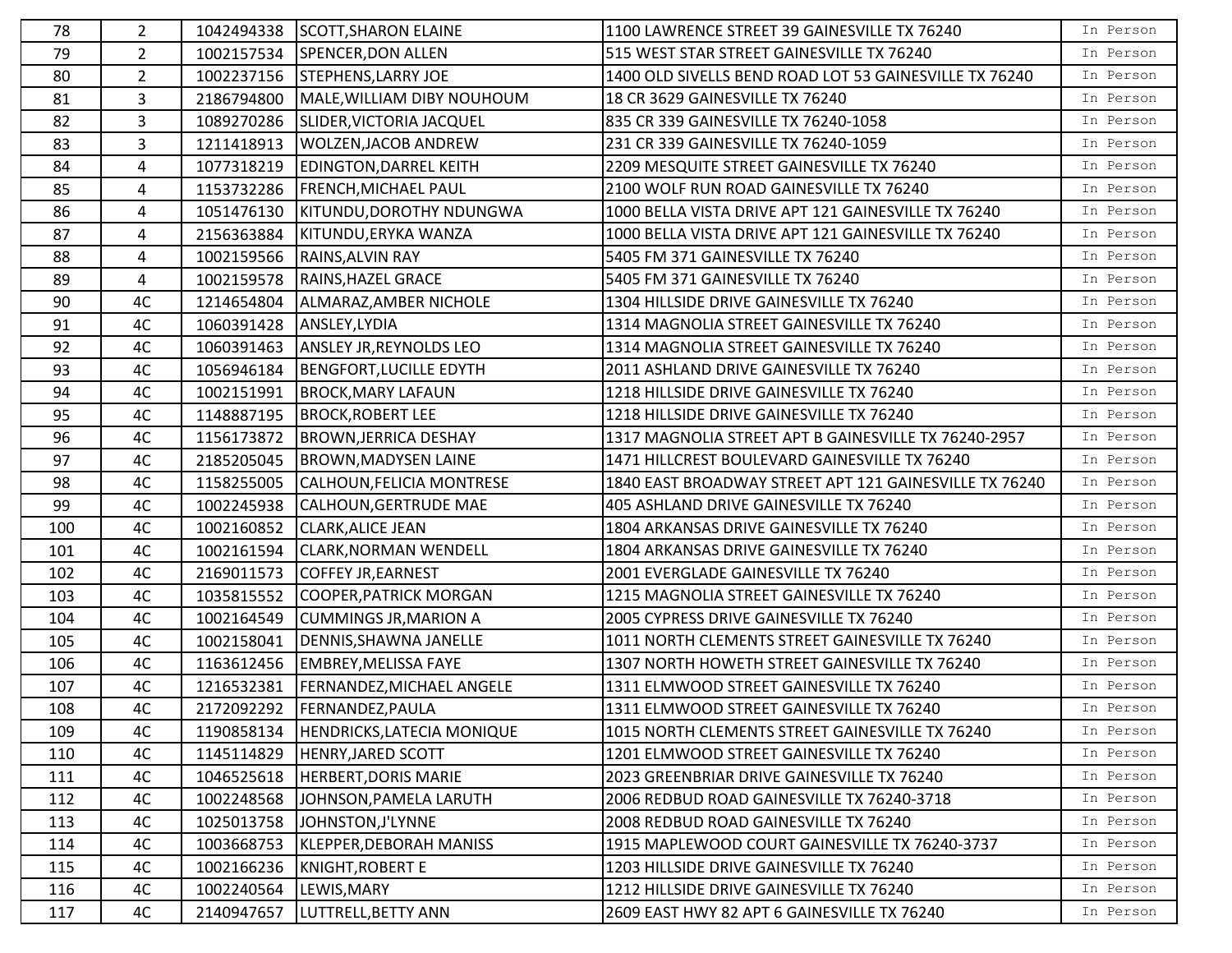| 118 | 4C             |            | 1081409862  LUTTRELL, BRIAN VAN       | 2609 EAST HWY 82 APT 6 GAINESVILLE TX 76240          | In Person |
|-----|----------------|------------|---------------------------------------|------------------------------------------------------|-----------|
| 119 | 4C             | 1002237978 | MANUEL, VICKIE LYNN                   | 1317 MAGNOLIA STREET APT B GAINESVILLE TX 76240-2957 | In Person |
| 120 | 4C             | 1002240875 | <b>PERRYMAN, BILLY FRANK</b>          | 2008 MAPLEWOOD DRIVE GAINESVILLE TX 76240            | In Person |
| 121 | 4C             | 1022369541 | PHILLIPS, CYNTHIA ADELE               | 1923 ARKANSAS DRIVE GAINESVILLE TX 76240             | In Person |
| 122 | 4C             | 1022369644 | <b>PHILLIPS JR, GLENARD JAMES</b>     | 1923 ARKANSAS DRIVE GAINESVILLE TX 76240             | In Person |
| 123 | 4C             | 1002257853 | <b>THOMAS, AVERY MARCUS</b>           | 1915 ARKANSAS DRIVE GAINESVILLE TX 76240             | In Person |
| 124 | 4C             | 1165642752 | <b>THOMAS SR, WILLIE EARL</b>         | 1304 MAGNOLIA STREET GAINESVILLE TX 76240            | In Person |
| 125 | 4C             | 1140543110 | ULSHAFER, SHARON LEE                  | 1114 HILLSIDE DRIVE GAINESVILLE TX 76240             | In Person |
| 126 | 4C             | 2165033201 | WHIDDON JR, LOHMAN DWIGHT             | 1106 MAGNOLIA STREET GAINESVILLE TX 76240            | In Person |
| 127 | 4C             | 1002241616 | <b>WILLIAMS, JOHNNY LEE</b>           | 1206 BELMONT STREET GAINESVILLE TX 76240             | In Person |
| 128 | 4C             | 1002160000 | <b>WILSON, JAMES CLINTON</b>          | 1903 ARKANSAS DRIVE GAINESVILLE TX 76240             | In Person |
| 129 | 6              | 1089341914 | <b>BOUNDS, EDA MARIE</b>              | 188 PHILLIPS STREET CALLISBURG TX 76240              | In Person |
| 130 | 6              | 1002169500 | CANNON, GEORGE TRUMAN                 | 1428 THRASHER ROAD CALLISBURG TX 76240               | In Person |
| 131 | 6              | 1002186235 | DAWLEY, JERRY BERT                    | 13204 BIG INDIAN ROAD CALLISBURG TX 76240            | In Person |
| 132 | 6              | 1002185531 | LEWIS, GARY DALE                      | 2059 FM 2896 GAINESVILLE TX 76240                    | In Person |
| 133 | 6              | 1002185520 | LEWIS, JANE WILSON                    | 2059 FM 2896 GAINESVILLE TX 76240                    | In Person |
| 134 | 6              | 2158481900 | MAYO, LARRY ALLEN                     | 3047 CR 104 WHITESBORO TX 76273                      | In Person |
| 135 | 6              | 1002169724 | MCDANIEL, BOBBY DARRELL               | 612 MCDANIEL STREET CALLISBURG TX 76240              | In Person |
| 136 | 6              | 1002169730 | MCDANIEL, SYLVIA                      | 612 MCDANIEL STREET CALLISBURG TX 76240              | In Person |
| 137 | 6              | 1188091155 | <b>PETHTEL, DOYLA JEAN</b>            | 19508 FM 678 WHITESBORO TX 76273                     | In Person |
| 138 | 6              | 2122877990 | SMITH, VICTORIA KATHERINE             | 7609 FM 371 GAINESVILLE TX 76240                     | In Person |
| 139 | 6              | 1002169690 | <b>THOMPSON, ANNA KING</b>            | 421 DOZIER STREET CALLISBURG TX 76240                | In Person |
| 140 | 6              | 1002169908 | TRAMMELL, JOYCE                       | 914 CR 158 GAINESVILLE TX 76240                      | In Person |
| 141 | 6              | 1022238376 | TRAMMELL, PAULINE ANN                 | 1486 FM 371 GAINESVILLE TX 76240                     | In Person |
| 142 | 6              | 1002170527 | <b>WESTBROOK, DOYLE WAYNE</b>         | 1562 CR 122 GAINESVILLE TX 76240                     | In Person |
| 143 | 6              | 1020192641 | <b>WHITFORD, KIMBERLY KING</b>        | 840 CR 107 WHITESBORO TX 76273                       | In Person |
| 144 | 6              | 1010841652 | <b>WILSON, DEBRA HUCKABEE</b>         | 3047 CR 104 WHITESBORO TX 76273                      | In Person |
| 145 | $\overline{7}$ | 1002176176 | ABBE JR, RONNIE DALE                  | 491 CR 148 GAINESVILLE TX 76240                      | In Person |
| 146 | $\overline{7}$ | 1002169402 | <b>CHILDRESS, SHARON KAY</b>          | 2694 CR 147 GAINESVILLE TX 76240                     | In Person |
| 147 | 7 <sup>1</sup> | 1002172579 | EVINS, CALVIN DEWAYNE                 | 1391 CR 123 GAINESVILLE TX 76240                     | In Person |
| 148 | $\overline{7}$ |            | 1050118658  HENDRICKS, LACREASHA LYNN | 139 CARTWRIGHT HILL LANE GAINESVILLE TX 76240        | In Person |
| 149 | 7              | 1213646560 | JACKSON, MAJORETTE                    | 60 FOX CREEK LANE GAINESVILLE TX 76240-7035          | In Person |
| 150 | $\overline{7}$ | 2136840484 | KEMP, REGINA LYNN                     | 127 CR 149 GAINESVILLE TX 76240                      | In Person |
| 151 | $\overline{7}$ | 1002159257 | <b>WIESE, DONALD NICHOLAS</b>         | 1029 FM 371 GAINESVILLE TX 76240                     | In Person |
| 152 | 8              | 1074377212 | <b>ABBOTT, FELICIA MARIE</b>          | 4480 FM 3164 GAINESVILLE TX 76240                    | In Person |
| 153 | 8              | 1090830690 | <b>BOLLS, ALICIA ANN</b>              | 8473 FM 902 COLLINSVILLE TX 76233                    | In Person |
| 154 | 8              | 1002249378 | HILL, JESSE FRANK                     | 1381 CR 219 GAINESVILLE TX 76240-0467                | In Person |
| 155 | 8              | 1002180619 | MARTIN, PATSY SUE                     | 6411 WEST LINE ROAD GAINESVILLE TX 76240             | In Person |
| 156 | 8              | 1083852080 | NUNEZ, LINDA MICHELLE                 | 8473 FM 902 GAINESVILLE TX 76240                     | In Person |
| 157 | 8              | 1002181754 | <b>THOMASON, GEORGE GIBSON</b>        | 1471 CR 219 GAINESVILLE TX 76240                     | In Person |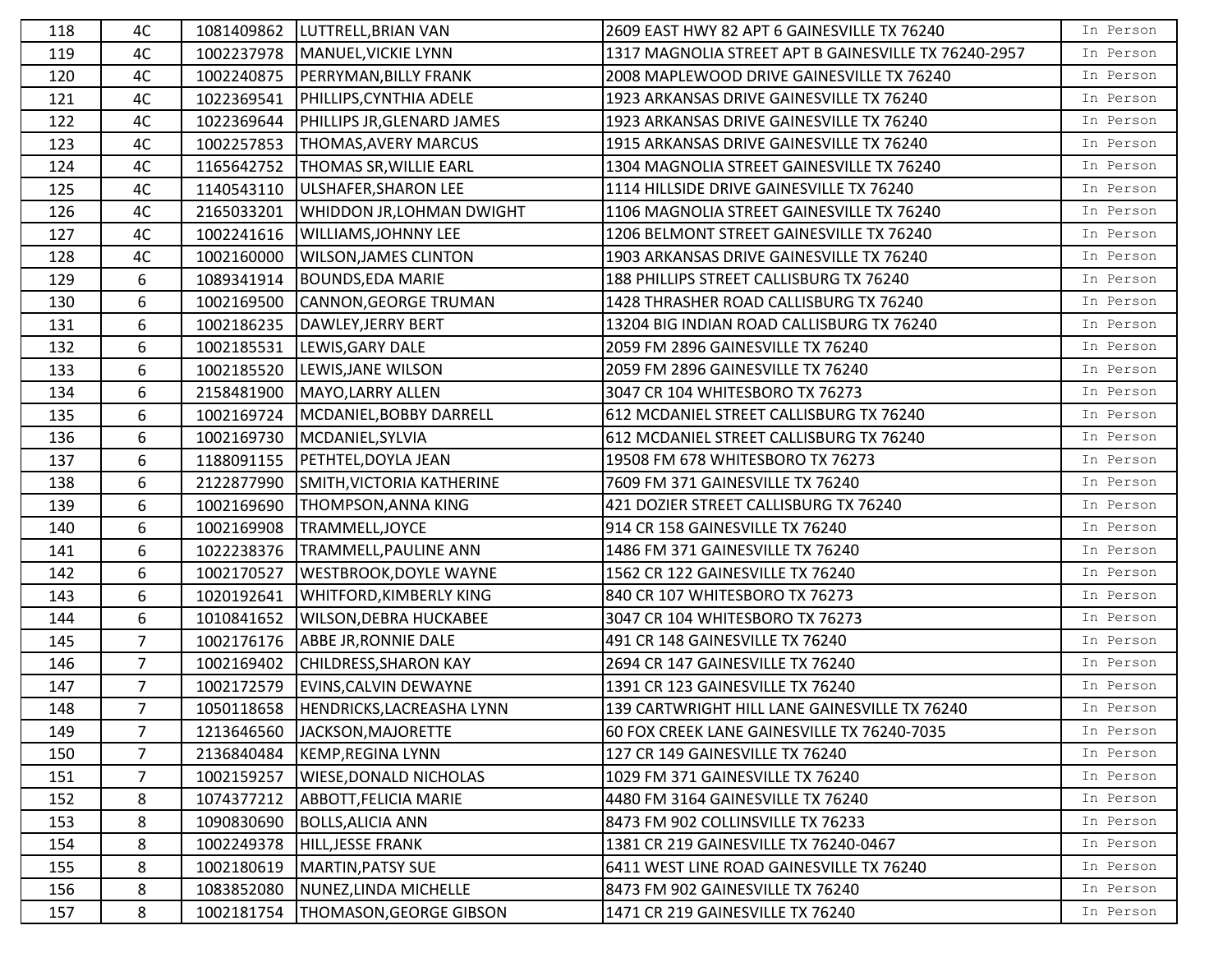| 158 | 10 | 1002193531 | ACKLEY, MAUREEN SMITH            | 320 HILLSIDE LANE VALLEY VIEW TX 76272       | In Person |
|-----|----|------------|----------------------------------|----------------------------------------------|-----------|
| 159 | 10 | 1021141297 | <b>BENTON, MARY JALYNN</b>       | 15330 SOUTH FM 372 VALLEY VIEW TX 76272      | In Person |
| 160 | 10 | 1090107326 | <b>CASEY JR, JAMES DALE</b>      | 181 TIMBER TRAIL TIOGA TX 76271              | In Person |
| 161 | 10 | 1052053824 | <b>ENLOW, AMY PAULETTE</b>       | 205 BLACKBASS LANE VALLEY VIEW TX 76272      | In Person |
| 162 | 10 | 1092674445 | <b>ENLOW, VALERIE PATRICE</b>    | 205 BLACKBASS LANE VALLEY VIEW TX 76272      | In Person |
| 163 | 10 | 1002188236 | <b>FULLER, BOBBY CARROLL</b>     | 5675 EAST LONE OAK ROAD VALLEY VIEW TX 76272 | In Person |
| 164 | 10 | 1002188227 | <b>FULLER, DOYLNN</b>            | 5675 EAST LONE OAK ROAD VALLEY VIEW TX 76272 | In Person |
| 165 | 10 | 1090088223 | <b>GILBRIDE CASEY, NANCY LEE</b> | 181 TIMBER TRAIL TIOGA TX 76271              | In Person |
| 166 | 10 | 1010258522 | GONZALES, CHRISTIE RAY           | 7804 EAST LONE OAK ROAD VALLEY VIEW TX 76272 | In Person |
| 167 | 10 | 1011743697 | HENRY, GENE RAY                  | 269 HOWARD ROAD VALLEY VIEW TX 76272         | In Person |
| 168 | 10 | 1183098970 | <b>HENRY, MONICA GAYLE</b>       | 269 HOWARD ROAD VALLEY VIEW TX 76272         | In Person |
| 169 | 10 | 1178394169 | HUCKABEE, CHERYL MOSELEY         | 10721 SOUTH FM 372 VALLEY VIEW TX 76272-6348 | In Person |
| 170 | 10 | 1057593116 | <b>IRELAND, SHEILA ANN</b>       | 469 CR 285 GAINESVILLE TX 76240              | In Person |
| 171 | 10 | 2147022811 | KING, PATRICIA ANN               | 13302 SOUTH FM 372 VALLEY VIEW TX 76272      | In Person |
| 172 | 10 | 1002272471 | MCCULLOUGH, MELODY ANN           | 897 BLANKS ROAD TIOGA TX 76271               | In Person |
| 173 | 10 | 1022391825 | MCCULLOUGH, TIM WAYNE            | 897 BLANKS ROAD TIOGA TX 76271               | In Person |
| 174 | 10 | 2167440671 | MITCHELL, GARY JOE               | 1461 BLANKS ROAD TIOGA TX 76271              | In Person |
| 175 | 10 | 2179511576 | <b>ROLNICK, DIANE MCGAVOCK</b>   | 4545 EAST LONE OAK ROAD VALLEY VIEW TX 76272 | In Person |
| 176 | 10 | 1013004241 | <b>STOWE, JUDITH E</b>           | 2686 BLANKS ROAD TIOGA TX 76271              | In Person |
| 177 | 10 | 1143958606 | TRAMMELL, BERNADETTE JOANN       | 7241 EAST FM 922 VALLEY VIEW TX 76272-7602   | In Person |
| 178 | 10 | 1015697554 | <b>TRAMMELL, CHADWICK ALLEN</b>  | 7241 EAST FM 922 VALLEY VIEW TX 76272        | In Person |
| 179 | 10 | 1002188121 | VANCE, JOSEPH WOODS              | 7436 E EAST FM 922 VALLEY VIEW TX 76272      | In Person |
| 180 | 10 | 1089823978 | <b>WATSON, CURTIS WAYNE</b>      | 7214 SOUTH FM 372 GAINESVILLE TX 76240       | In Person |
| 181 | 10 | 1089296509 | <b>WATSON, DEBORAH GAY</b>       | 7214 SOUTH FM 372 GAINESVILLE TX 76240       | In Person |
| 182 | 10 | 1011486225 | <b>WILHITE, TERRI KANE</b>       | 251 CR 2262 VALLEY VIEW TX 76272             | In Person |
| 183 | 11 | 1022188352 | <b>BROOKS, BRENDA HISAW</b>      | 245 CR 2255 VALLEY VIEW TX 76272-7640        | In Person |
| 184 | 11 | 1022188381 | <b>BROOKS, RICHARD DOUGLAS</b>   | 245 CR 2255 VALLEY VIEW TX 76272             | In Person |
| 185 | 11 | 1089740779 | <b>BROWN, TORI ALLISON</b>       | 465 CR 2251 VALLEY VIEW TX 76272             | In Person |
| 186 | 11 | 1021114341 | <b>BUBAK, BRENDA GAY</b>         | 5750 EAST LONE OAK ROAD VALLEY VIEW TX 76272 | In Person |
| 187 | 11 | 1002192949 | CARTER, PAULA DARLENE            | 1175 CR 231 VALLEY VIEW TX 76272             | In Person |
| 188 | 11 | 1002193294 | CARTER, RONALD V                 | 1175 CR 231 VALLEY VIEW TX 76272             | In Person |
| 189 | 11 | 2165971952 | <b>COX, PATRICK BRIAN</b>        | 179 HUDSON DRIVE VALLEY VIEW TX 76272        | In Person |
| 190 | 11 | 1214872471 | <b>HOPKINS, BETH MICHELLE</b>    | 465 CR 2251 VALLEY VIEW TX 76272             | In Person |
| 191 | 11 | 1198891823 | JENKINS, GLENNA SUE              | 290 CR 2255 VALLEY VIEW TX 76272             | In Person |
| 192 | 11 | 1198891834 | JENKINS, SETH WESLEY             | 290 CR 2255 VALLEY VIEW TX 76272             | In Person |
| 193 | 11 | 1175063443 | <b>KARNS, JAMES MICHAEL</b>      | 7639 FM 2071 GAINESVILLE TX 76240            | In Person |
| 194 | 11 | 1162913322 | <b>KARNS, KATHRYN LOUISE</b>     | 7639 FM 2071 GAINESVILLE TX 76240            | In Person |
| 195 | 11 | 1177373256 | LUNA, KARINA                     | 701 HADLEY LN VALLEY VIEW TX 76272           | In Person |
| 196 | 11 | 1011066330 | MCMAHON, FAITH ANN               | 2533 EAST FM 922 VALLEY VIEW TX 76272        | In Person |
| 197 | 11 | 1211603132 | NATION, MARGARET EVELYN          | 300 TECUMSEH VALLEY VIEW TX 76272            | In Person |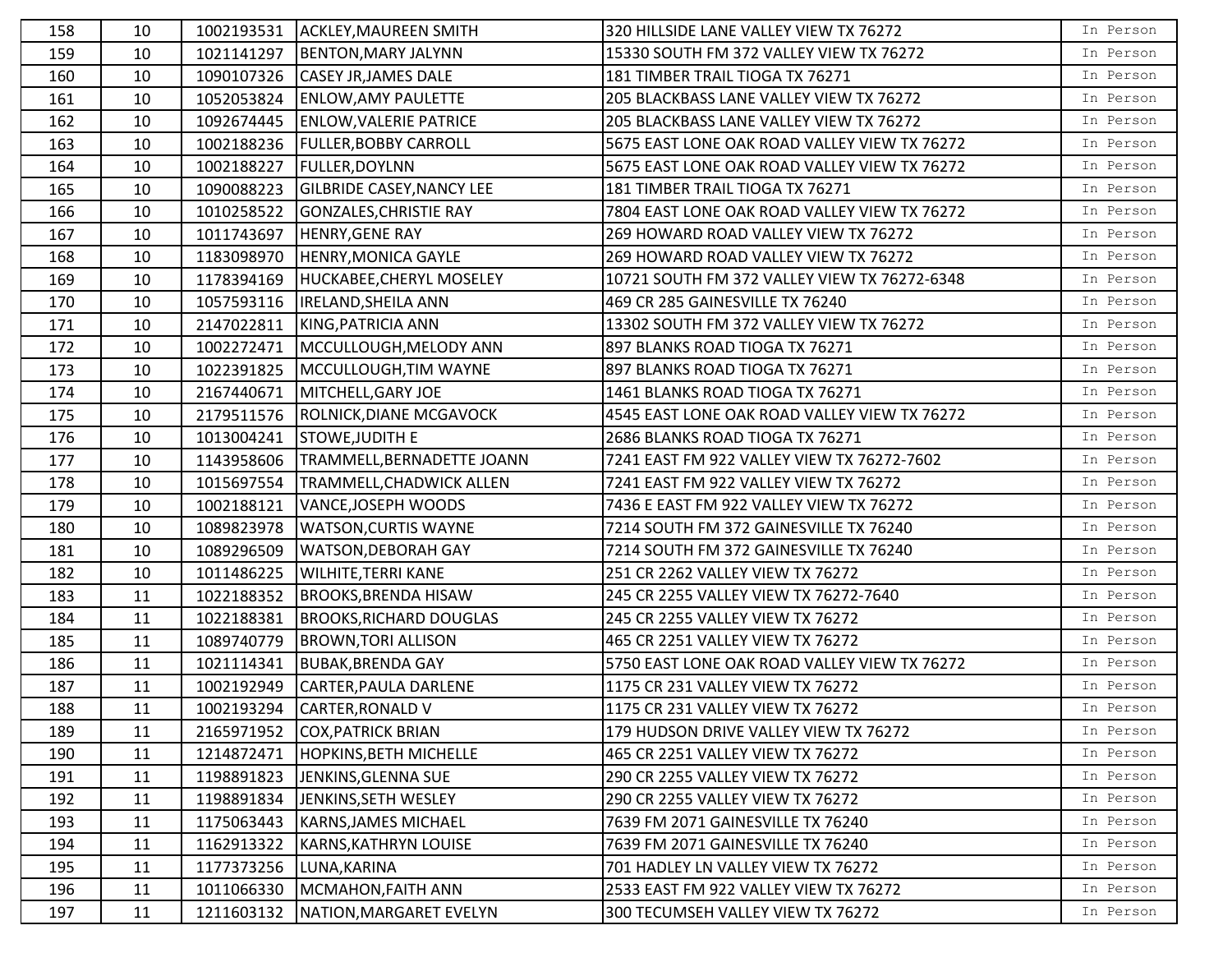| 198 | 11 |            | 1002196399   PATTERSON, GAIL SADLOWSKI | 639 CR 240 VALLEY VIEW TX 76272                | In Person |
|-----|----|------------|----------------------------------------|------------------------------------------------|-----------|
| 199 | 11 | 1002922818 | <b>PATTERSON, RICKY</b>                | 639 CR 240 VALLEY VIEW TX 76272                | In Person |
| 200 | 11 | 1040215619 | PIACENZA, MARY FRANCES                 | 458 GREEN MEADOW DRIVE VALLEY VIEW TX 76272    | In Person |
| 201 | 11 | 1005494266 | POULOS, DONNA EVTHOKIA                 | 19 PICKENS COURT VALLEY VIEW TX 76272          | In Person |
| 202 | 11 | 1178489623 | <b>SHELBURNE JR, JOHN MILTON</b>       | 557 CR 2254 VALLEY VIEW TX 76272-7662          | In Person |
| 203 | 11 | 1178489610 | SHELBURNE, VICKI HELEN                 | 557 CR 2254 VALLEY VIEW TX 76272-7662          | In Person |
| 204 | 11 | 1002196750 | SLOVER, EUFEMIA                        | 327 CR 2131 VALLEY VIEW TX 76272-6982          | In Person |
| 205 | 11 | 1158609706 | <b>STACK, JESSICA NICOLE</b>           | 30 CR 2250 VALLEY VIEW TX 76272                | In Person |
| 206 | 11 | 2125872130 | <b>STEWART, AUDRIE CHRISTINE</b>       | 30 CR 2250 VALLEY VIEW TX 76272                | In Person |
| 207 | 11 | 1089658161 | TYLER-WOOD, TANDRA LEA                 | 2537 CR 247 VALLEY VIEW TX 76272               | In Person |
| 208 | 11 | 1014145317 | <b>WHITE, GARY DON</b>                 | 303 MONTERREY TRAIL VALLEY VIEW TX 76272       | In Person |
| 209 | 11 | 1001780052 | <b>WHITE, RUBY WHITE</b>               | 303 MONTERREY TRAIL VALLEY VIEW TX 76272       | In Person |
| 210 | 11 | 1002195923 | <b>WILLIAMS, ROBERT RITNER</b>         | 2271 WEST FM 922 VALLEY VIEW TX 76272-5116     | In Person |
| 211 | 11 | 1002195910 | <b>WILLIAMS, RUTH ANN</b>              | 2271 WEST FM 922 VALLEY VIEW TX 76272          | In Person |
| 212 | 11 | 2141508193 | WOOD, ISAAC EVAN                       | 105 SOUTH MCCUBBIN STREET VALLEY VIEW TX 76272 | In Person |
| 213 | 12 | 1180845718 | <b>BENTLEY, MARLA SUE</b>              | 6337 WEST FM 922 ERA TX 76238                  | In Person |
| 214 | 12 | 1002200973 | BENTLEY, REX                           | 6337 WEST FM 922 ERA TX 76238                  | In Person |
| 215 | 12 | 1011019072 | <b>CLOUD, ILA FERNE</b>                | 142 HENDERSON LANE MUENSTER TX 76252           | In Person |
| 216 | 12 | 1002203873 | <b>DURHAM JR, R B</b>                  | 451 CR 324 FORESTBURG TX 76239                 | In Person |
| 217 | 12 | 1002203887 | <b>DURHAM, SHARON K</b>                | 451 CR 324 FORESTBURG TX 76239                 | In Person |
| 218 | 12 | 1018755547 | <b>HERTZOG, PEGGY LYNN</b>             | 7110 FM 922 ERA TX 76238                       | In Person |
| 219 | 12 | 1002195056 | <b>KUBICEK, JOHN HENRY</b>             | 1005 CR 348 VALLEY VIEW TX 76272               | In Person |
| 220 | 12 | 1002202396 | MAGEE, JOHN REID                       | 7201 FM 922 ERA TX 76238                       | In Person |
| 221 | 12 | 2166204993 | MILLER, JOYLEEN YVETTE                 | 193 HENDERSON LANE MUENSTER TX 76252           | In Person |
| 222 | 12 | 2166204901 | MOELLENKAMP, LISA DIANE                | 193 HENDERSON LANE MUENSTER TX 76252           | In Person |
| 223 | 12 | 1002245901 | MULLER, DEANN                          | 16804 WEST FM 922 ROSSTON TX 76263             | In Person |
| 224 | 12 | 1212146374 | MULLER, MARY ELIZABETH                 | 16804 WEST FM 922 ROSSTON TX 76263             | In Person |
| 225 | 12 | 1090037519 | <b>PETHTEL, LORI LYNNE</b>             | 3601 WEST FM 922 VALLEY VIEW TX 76272          | In Person |
| 226 | 12 | 1090037526 | <b>PETHTEL, MARK STEPHEN</b>           | 3601 WEST FM 922 VALLEY VIEW TX 76272          | In Person |
| 227 | 12 | 2003586288 | <b>PETHTEL, SHELBIE LEONA</b>          | 3601 WEST FM 922 VALLEY VIEW TX 76272          | In Person |
| 228 | 12 |            | 2133613278   PETHTEL, WHEELER PRICE    | 3601 WEST FM 922 VALLEY VIEW TX 76272          | In Person |
| 229 | 12 | 1092354928 | SCHLIEPER, SHARLENE DAY                | 16401 FM 51 GAINESVILLE TX 76240-8000          | In Person |
| 230 | 12 | 1089185568 | <b>TAYLOR, TAMARA</b>                  | 2355 CR 332 ERA TX 76238                       | In Person |
| 231 | 12 | 1022409526 | TREADAWAY, PAMELA KAYE                 | 9304 WEST FM 922 ERA TX 76238                  | In Person |
| 232 | 12 | 1166946701 | TREADAWAY, VICTORIA LYN                | 9304 WEST FM 922 ERA TX 76238-2006             | In Person |
| 233 | 18 | 1002209840 | <b>ENDRES, DEBORAH FETTE</b>           | 319 EAST FIRST STREET MUENSTER TX 76252        | In Person |
| 234 | 18 | 1060099763 | <b>HESS, MARY ELIZABETH</b>            | 933 NORTH MAIN STREET MUENSTER TX 76252        | In Person |
| 235 | 18 | 1077854975 | <b>TRUITT, DALE ANDREW</b>             | 506 NORTH MAIN STREET MUENSTER TX 76252        | In Person |
| 236 | 21 | 1090208818 | <b>HUDDLESTON, MICHELLE ANN</b>        | 164 BERGMAN MYRA TX 76253                      | In Person |
| 237 | 21 | 2125092135 | JAMES, MELINDA ROSE                    | 518 WILLOW STREET LINDSAY TX 76250             | In Person |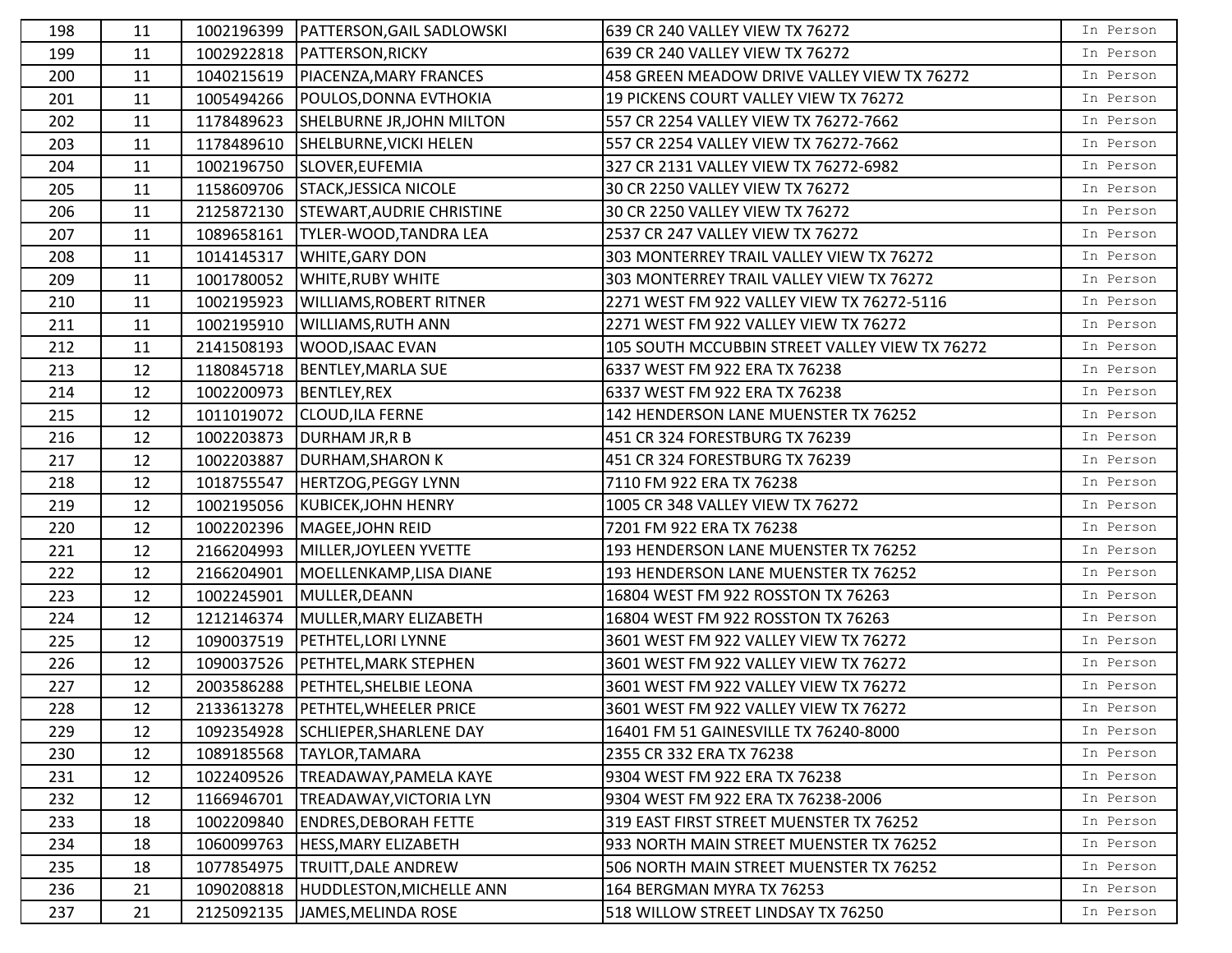| 238            | 21             |            | 1172321472   KREBS, ADAM JOSEPH    | 515 KATIE STREET LINDSAY TX 76250              | In Person |
|----------------|----------------|------------|------------------------------------|------------------------------------------------|-----------|
| 239            | 21             | 1002220151 | SANDMANN, EDWARD JOHN              | 124 1ST STREET LINDSAY TX 76250                | In Person |
| 240            | 21             | 1002222350 | SANDMANN, MAXINE SCHMITZ           | 300 E MAIN STREET LINDSAY TX 76250             | In Person |
| 241            | 21             | 1002222366 | SANDMANN, PAUL WILLIAMS            | 300 E MAIN STREET LINDSAY TX 76250             | In Person |
| 242            | 22             | 2164974043 | <b>BARNES, LAWRENCE KEITH</b>      | 209 COLT DRIVE LAKE KIOWA TX 76240             | In Person |
| 243            | 22             | 1081069882 | <b>BOARD, JAMES ALLEN</b>          | 513 KIOWA DRIVE EAST LAKE KIOWA TX 76240       | In Person |
| 244            | 22             | 1154626493 | BOARD, MARILYN ELIZABETH           | 513 KIOWA DRIVE EAST LAKE KIOWA TX 76240       | In Person |
| 245            | 22             | 1059229092 | <b>BOLLS, JAMES FLETCHER</b>       | 118 PAWNEE TRAIL LAKE KIOWA TX 76240           | In Person |
| 246            | 22             | 1044838558 | <b>DEWEESE, GILLIS RYLEN</b>       | 705 KIOWA DRIVE EAST LAKE KIOWA TX 76240       | In Person |
| 247            | 22             | 2141829975 | <b>DITMAN BELL, JACQUELINE LEE</b> | 433 KIOWA DRIVE WEST LAKE KIOWA TX 76240       | In Person |
| 248            | 22             | 1077762128 | <b>GRAY, CATHERINE CLAIRE</b>      | 101 MOHAWK COVE LAKE KIOWA TX 76240            | In Person |
| 249            | 22             | 2133153921 | <b>HADDOCK, DAVID SCOTT</b>        | 108 CAYUGA TRAIL LAKE KIOWA TX 76240           | In Person |
| 250            | 22             | 1090746170 | JOHNSON, MARYLOU                   | 419 NAVAJO TRAIL LAKE KIOWA TX 76240           | In Person |
| 251            | 22             | 1045151346 | LANDERS, PHILIP WARREN             | 104 SEMINOLE DRIVE LAKE KIOWA TX 76240         | In Person |
| 252            | 22             | 1045151333 | LANDERS, STEPHANIE COOPER          | 104 SEMINOLE DRIVE LAKE KIOWA TX 76240         | In Person |
| 253            | 22             | 2177623395 | LAPATKA, THADEUS J                 | 202 KIOWA DRIVE EAST LAKE KIOWA TX 76240       | In Person |
| 254            | 22             | 1006825197 | LYON, JULIE ANN                    | 126 SAN CHEZ DRIVE LAKE KIOWA TX 76240         | In Person |
| 255            | 22             | 1076434267 | NARDECCHIA, DIANA JO               | 254 CAYUGA TRAIL LAKE KIOWA TX 76240           | In Person |
| 256            | 22             | 2158482158 | NARDECCHIA, THOMAS FABION          | 254 CAYUGA TRAIL LAKE KIOWA TX 76240           | In Person |
| 257            | 22             | 1002227606 | NINI, DEBRA BLEDSOE                | 1344 KIOWA DRIVE EAST LAKE KIOWA TX 76240      | In Person |
| 258            | 22             | 1002231268 | <b>PERPICH, JOHN MILAN</b>         | 533 KIOWA DRIVE EAST LAKE KIOWA TX 76240       | In Person |
| 259            | 22             | 1002233265 | <b>POTTER, JASON SCOTT</b>         | 113 KIOWA DRIVE WEST LAKE KIOWA TX 76240       | In Person |
| 260            | 22             | 1205181216 | <b>PUCCI JR, PAUL JOSEPH</b>       | 615 KIOWA DRIVE WEST LAKE KIOWA TX 76240-9595  | In Person |
| 261            | 22             | 1081994896 | <b>PURDY, TIMOTHY PATRICK</b>      | 6171 FM 902 GAINESVILLE TX 76240               | In Person |
| 262            | 22             | 1076211739 | <b>SCHMIDT, JENNIFER MARY</b>      | 110 KIOWA DRIVE EAST LAKE KIOWA TX 76240       | In Person |
| 263            | 22             | 2121948575 | SIMS, SARAH REBEKAH                | 313 NAVAJO TRAIL LAKE KIOWA TX 76240           | In Person |
| 264            | 22             | 1090437803 | <b>TEER, LEAH KRISTEN</b>          | 207 CAYUGA TRAIL LAKE KIOWA TX 76240           | In Person |
| 265            | 22             | 1180399481 | ZAMETS, BARBARA KAY                | 111 PONTIAC DRIVE LAKE KIOWA TX 76240          | In Person |
| 266            | 33             | 1002234727 | <b>BAUGH, KENNETH GENE</b>         | 239 CHAPARRAL DRIVE GAINESVILLE TX 76240       | In Person |
| 267            | 33             | 1073898600 | LOPEZ, JUAN                        | 14705 FM 1201 GAINESVILLE TX 76240             | In Person |
| 268            | 33             |            | 2144842354  LOPEZ, MARGARET DENISE | 14705 FM 1201 GAINESVILLE TX 76240             | In Person |
| 269            | 33             | 2133449717 | MCLAUGHLIN, JEFFREY WILLIAM        | 1700 FM 1202 GAINESVILLE TX 76240              | In Person |
| 270            | 33             | 1002233443 | PYBAS, BARBARA DAVIS               | 14705 FM 1201 GAINESVILLE TX 76240             | In Person |
|                |                |            |                                    |                                                |           |
| $\mathbf{1}$   | 1 <sup>C</sup> | 1002140576 | <b>GARRETT, GLENN EDWIN</b>        | 1517 CHERRY STREET GAINESVILLE TX 76240        | By Mail   |
| $\overline{2}$ | $\overline{2}$ | 1002157237 | <b>TIMMINS, ARLENE ARENDT</b>      | 741 NORTH CLEMENTS STREET GAINESVILLE TX 76240 | By Mail   |
| 3              | 8              | 1002179127 | MEYER, DORIS ADA                   | 123 TURNER LANE GAINESVILLE TX 76240           | By Mail   |
| 4              | 6              | 1002183162 | COLLUMS, CAROLYN WHAM              | 21988 FM 678 WHITESBORO TX 76273               | By Mail   |
| 5              | 12             | 1002204191 | <b>BOYD, CAROLYN BERRY</b>         | 16578 WEST FM 922 ROSSTON TX 76263             | By Mail   |
| 6              | 12             | 1002204209 | <b>BOYD, NORRIS WAYNE</b>          | 16578 WEST FM 922 ROSSTON TX 76263             | By Mail   |